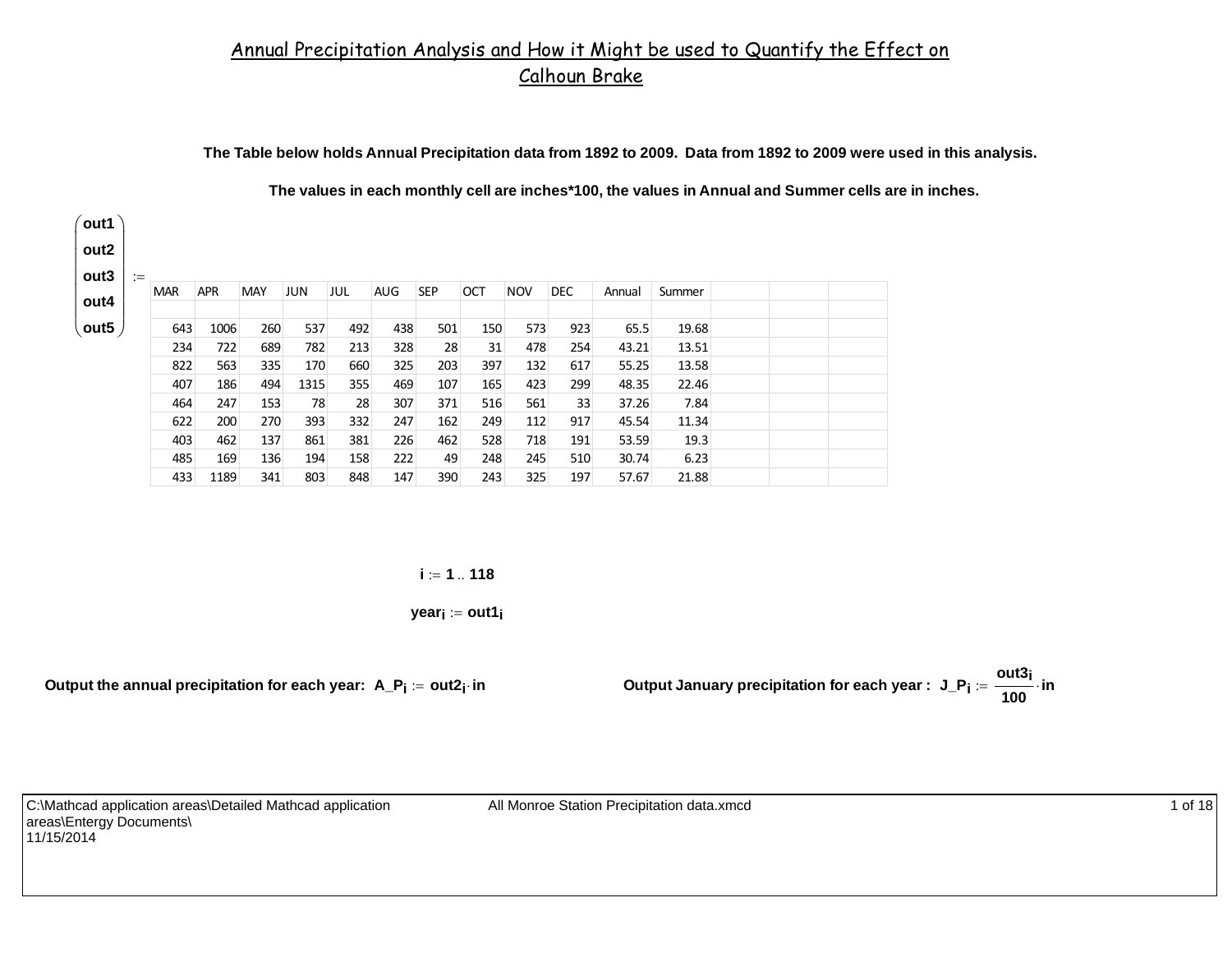Output June precipitation for each year: 
$$
Ju_P_i := \frac{out4_i}{100} \cdot in
$$

**Output summer precipitation for each year: summer\_Pi out5i in**

**mean** $(A \ P) = 51.036$  **in median** $(A \ P) = 49.78$  **in** 

### **Note that the mean and median of the data set are very close together suggesting that the data may exhibit a symmetrical distribution about the mean.**

**Below I have plotted the data as solid bars and I have used a median smoothing algorithm with windows of 5, 10 and 15 years. The median smoothing algorithm replaces each point with the median of the n points centered on that value. The window width, n, is contracted near the ends of the vector.**

**Note that when a window of 31 is used the plot is nearly horizontal. This suggests no trends in the data extending over 30 years.** 

**smooth** data1  $:=$  medsmooth $(A, P, 5)$  $smooth\_data2 := medsmooth(A_P, 11)$ smooth\_data3  $:=$  medsmooth $(A \ P, 15)$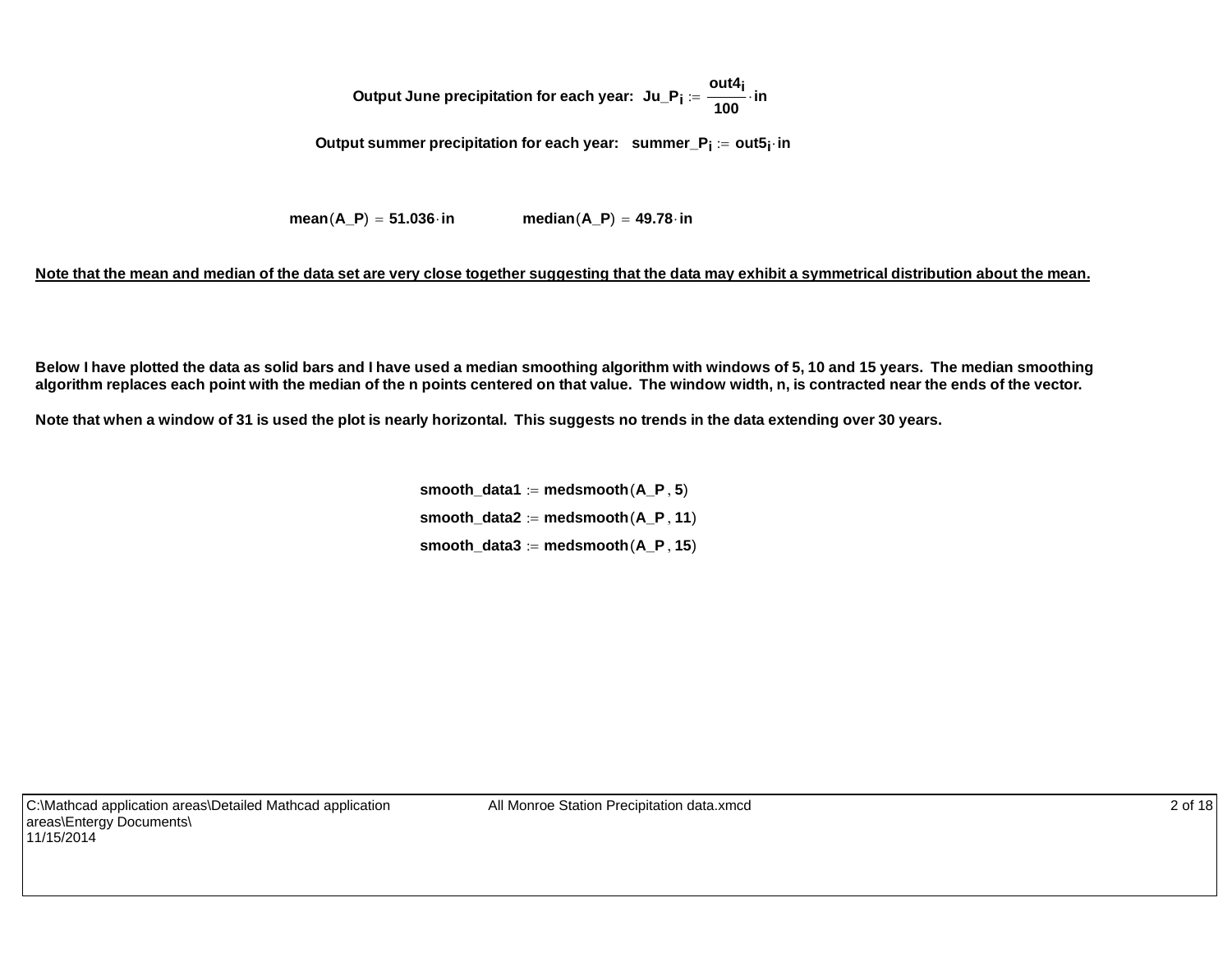

**The statements below are used to create the probability plots for Monroe Rainfall, shown below** 

 $mean(A_P) = 51.036$  $\cdot$  **in** 

**sorted\_precip\_data**  $:=$  **sort**(**A\_P**) **sorted\_summer\_data**  $:=$  sort(summer\_P)

**<sup>x</sup> sorted\_precip\_data xx sorted\_summer\_data**

C:\Mathcad application areas\Detailed Mathcad application areas\Entergy Documents\ 11/15/2014

All Monroe Station Precipitation data.xmcd 3 of 18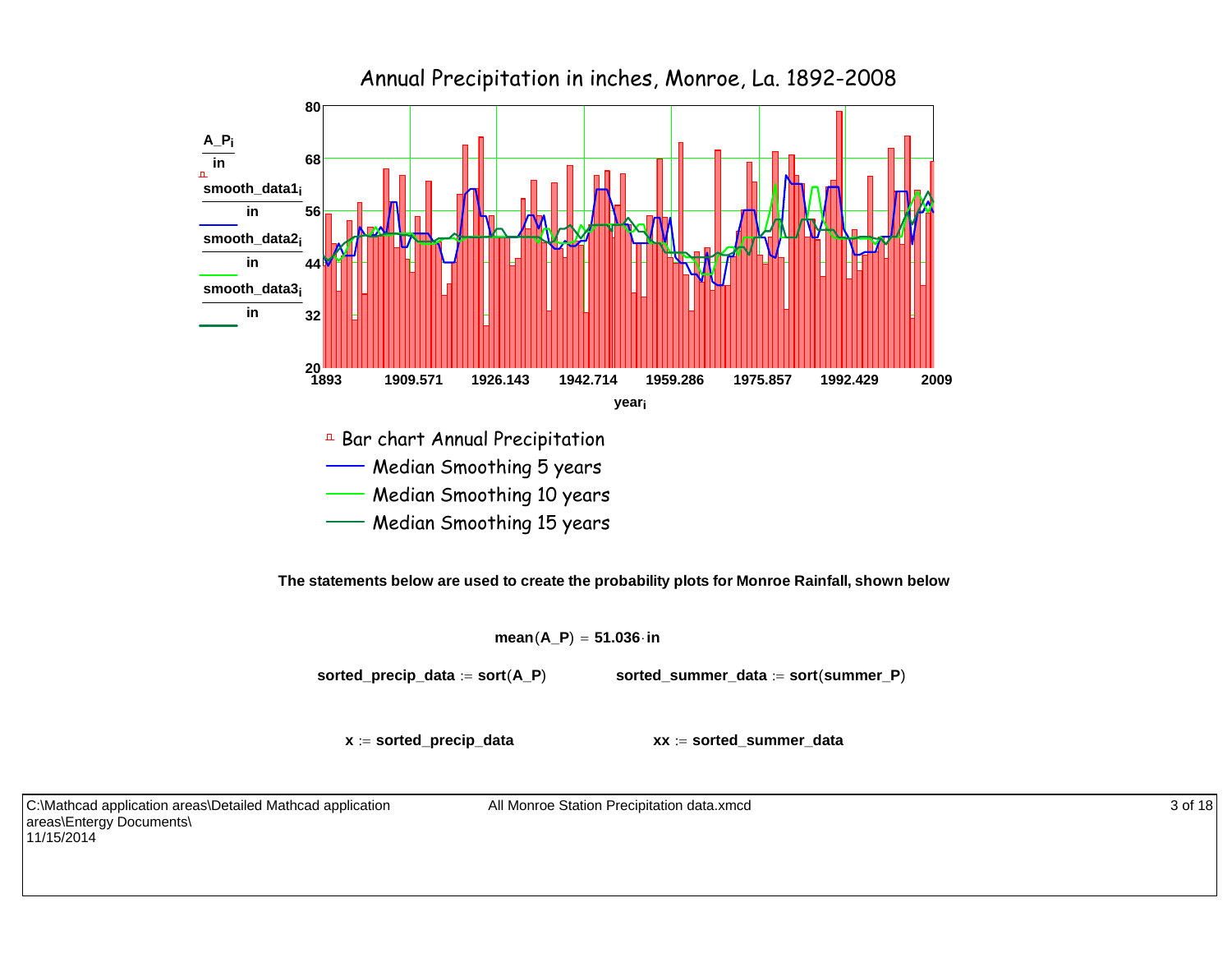

**Probability plots for annual precipitation data as well as summertime precipitation data are shown on the next page**

All Monroe Station Precipitation data.xmcd 4 of 18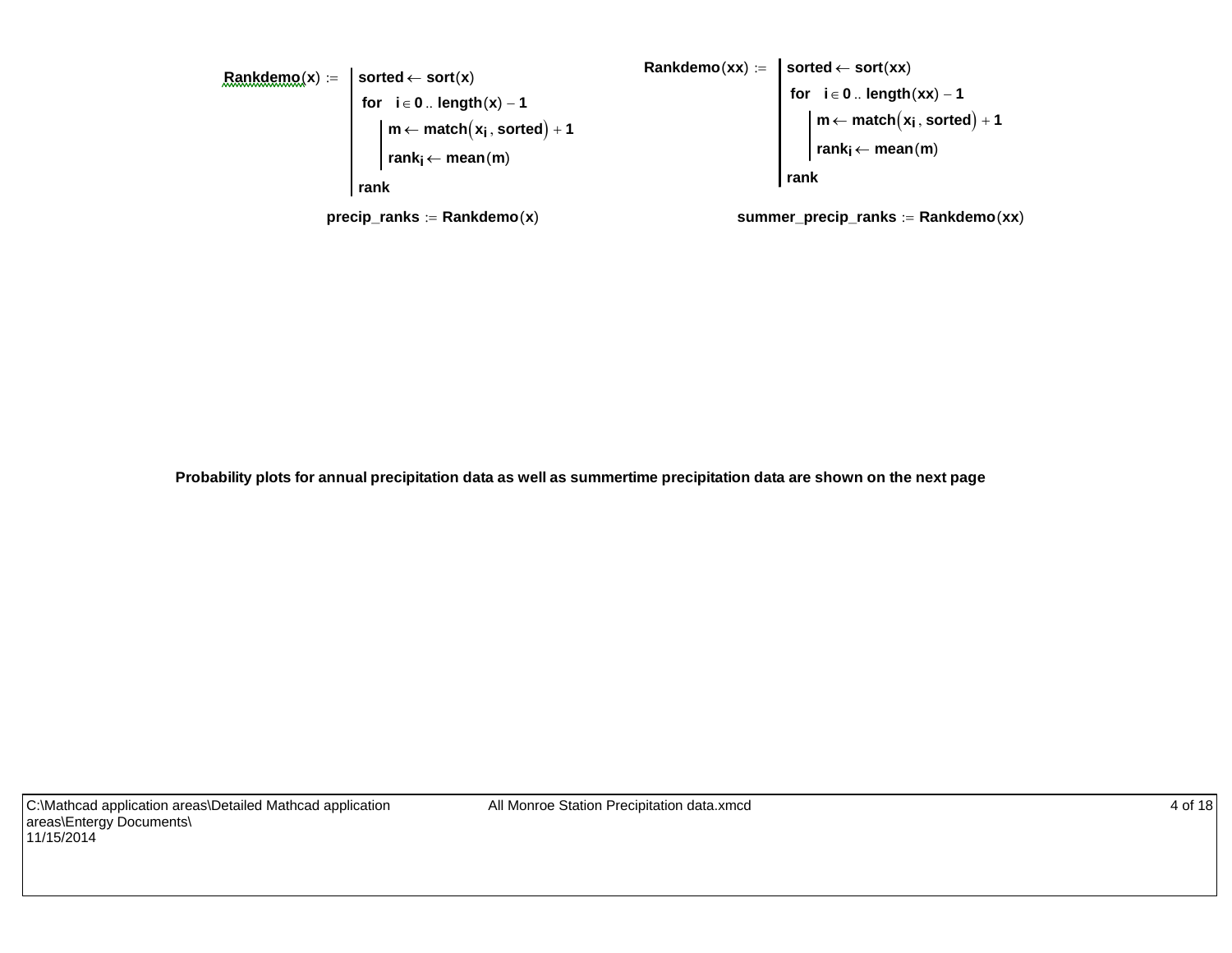

**These curves give the relationship between precipitation and the probability of that or a lesser amount falling in a subsequent year. For example there is a 50 % chance of an annual precipitation amount of 49.8 inches OR LESS falling in any subsequent year. There is a 27% (about 1 in 4) chance of getting a summer rain total greater than the 2010 summer rain total of 17.46 inches(curve on the left)** 

**The median summer precipitation amount is 14.03 in. The summer 2010 amount was 17.41in.**

C:\Mathcad application areas\Detailed Mathcad application areas\Entergy Documents\ 11/15/2014

All Monroe Station Precipitation data.xmcd 5 of 18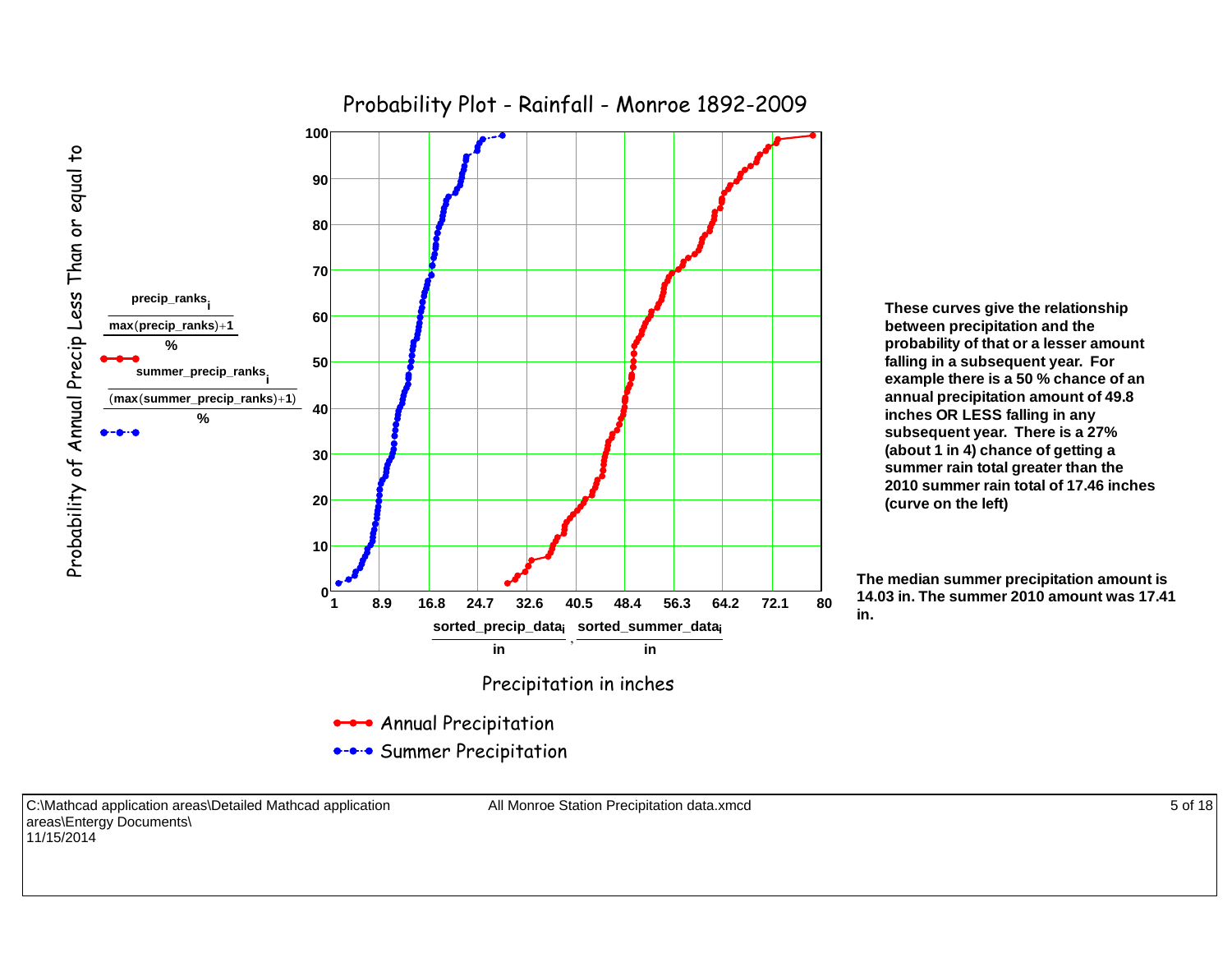## How to use the probability plot above to assess the effect on the break

**The mean annual precipitation based on the data used here is 50.9 inches. Thus, there is a 50% chance that in any subsequent year either more or less than this amount will occur. Lets assume that in any year where less than the mean annual precipitation occurs there is opportunity for Cypress germination. Now, the annual plant cooling water discharge is equivalent to 6 inches over the break. So, we can construct an equivalent scenario in terms of total depth on the break if, in** a year when 50.9 in - 6 in = 44.9 in falls, the probability of this amount of precipitation or less occurring is approximately 26%. Thus, given the assumptions **made, the plant's discharge causes the break to dry up 1 out of every 4 years instead of 1 in every 2 years.**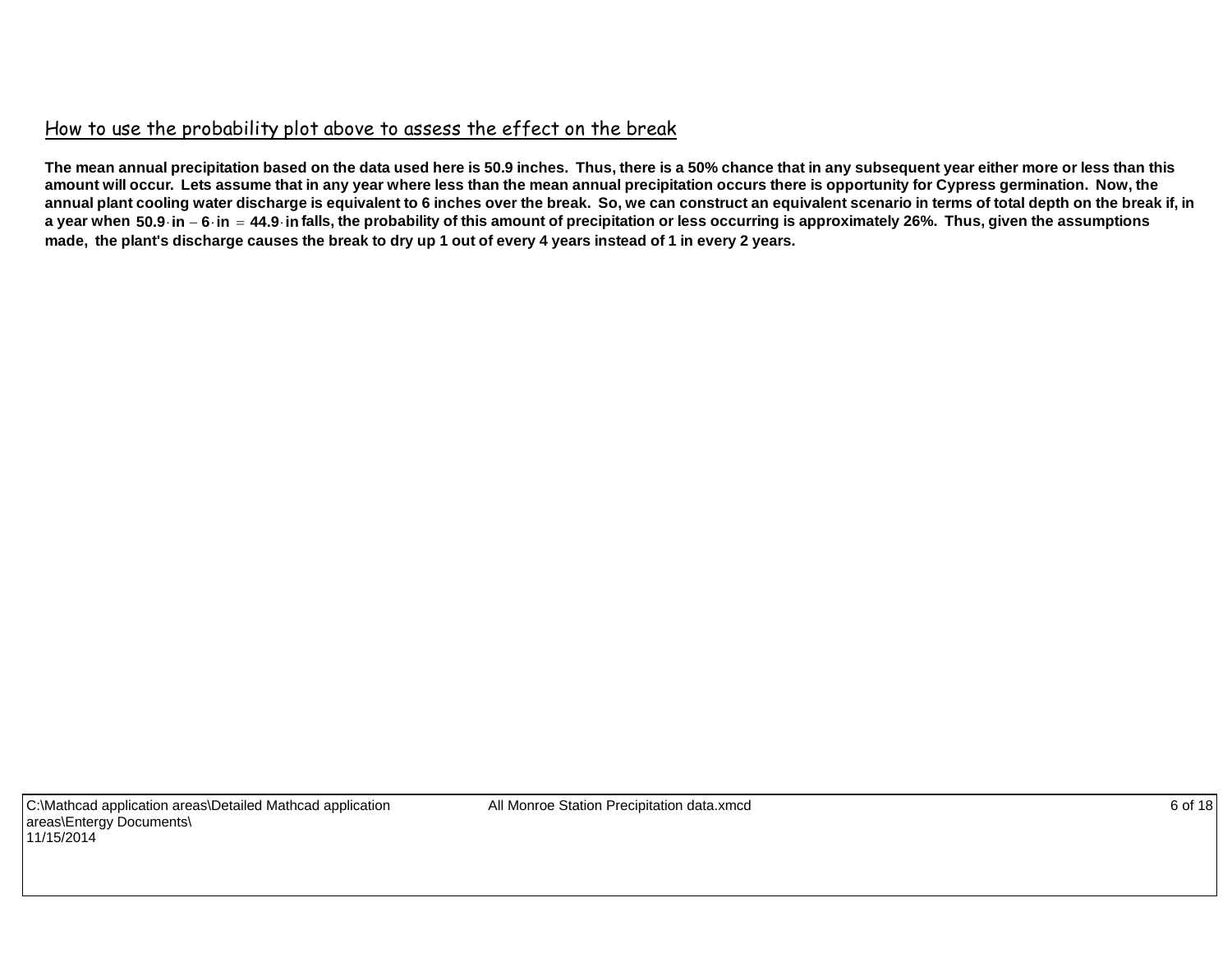### **The purpose of this analysis is to see if the annual precipitation values appear to follow any known statistical distribution**

**The algorithm below constructs a 20 bin histogram of the annual precipitation data**

|                                                                          |                | $\Omega$ | $\mathbf{1}$   |
|--------------------------------------------------------------------------|----------------|----------|----------------|
|                                                                          | $\overline{0}$ | 1.966    | 1              |
|                                                                          | 1              | 5.898    | $\Omega$       |
|                                                                          | $\overline{2}$ | 9.83     | 0              |
|                                                                          | 3              | 13.762   | 0              |
|                                                                          | 4              | 17.694   | $\Omega$       |
|                                                                          | 5              | 21.626   | 0              |
|                                                                          | 6              | 25.558   | $\Omega$       |
| Annual_Precip_histogram := histogram $\left(20, \frac{A_P}{in}\right)$ = | $\overline{1}$ | 29.49    | 3              |
|                                                                          | 8              | 33.422   | 4              |
|                                                                          | 9              | 37.354   | 10             |
|                                                                          | 10             | 41.286   | 8              |
|                                                                          | 11             | 45.218   | 16             |
|                                                                          | 12             | 49.15    | 25             |
|                                                                          | 13             | 53.082   | 13             |
|                                                                          | 14             | 57.014   | $\overline{7}$ |
|                                                                          | 15             | 60.946   | $\cdots$       |

 $j := 0..19$ 

**observations**<sub>**i**</sub> := Annual\_Precip\_histogram<sub>**i**</sub>**1 midpoint**<sub>**i**</sub> := Annual\_Precip\_histogram<sub>**i**</sub>, **0** 

C:\Mathcad application areas\Detailed Mathcad application areas\Entergy Documents\ 11/15/2014

All Monroe Station Precipitation data.xmcd 7 of 18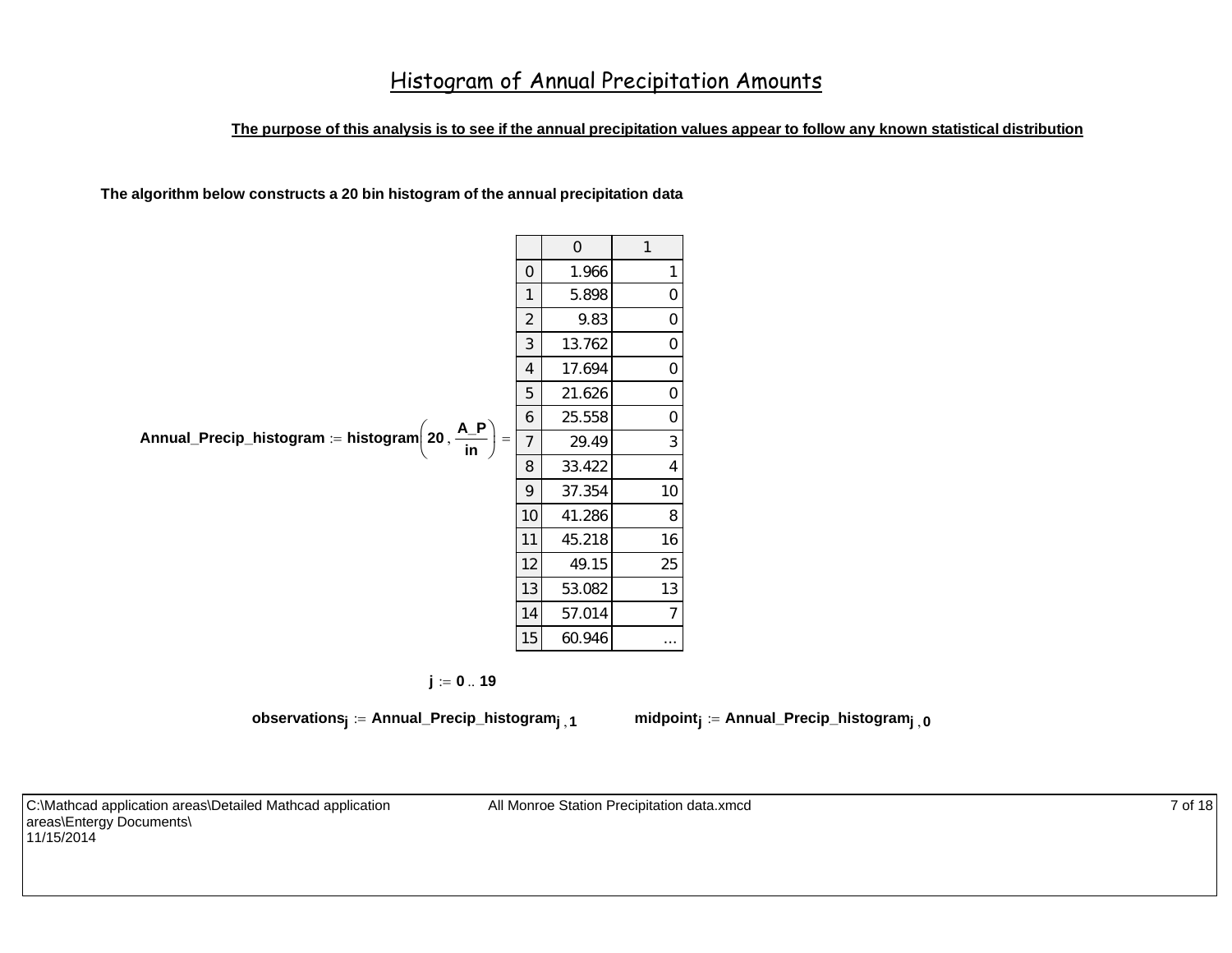

#### **The histogram looks reasonably symmetrical about the mean suggesting that annual precipitation can be described by a normal distribution**

Next, I examine the data to see if it is "autocorrelated", that is "does the precipitation amount in a given year imply anything about values to be expected in future **years.**

## Autocorrelation Analysis

**An autocorrelation analysis tests for correlation between successive values of annual precipitation in time, that is does the fact that you have a low value for precip in one year imply that you will have a low (or high) value the next year.**

C:\Mathcad application areas\Detailed Mathcad application areas\Entergy Documents\ 11/15/2014

All Monroe Station Precipitation data.xmcd 8 of 18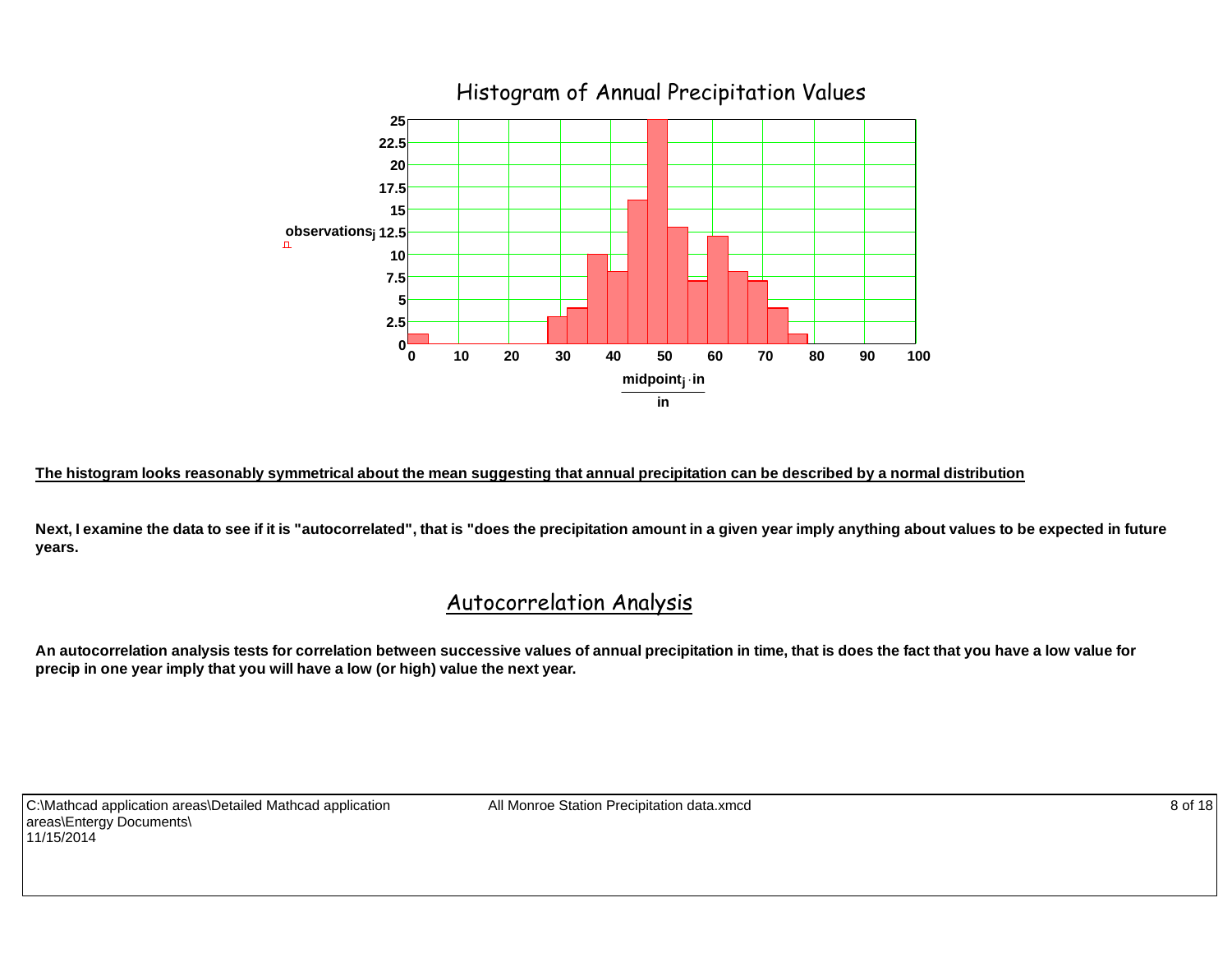$$
\text{lagcorr}(A\_P\,,n) := \frac{1}{\text{length}(A\_P)\cdot \text{stdev}(A\_P)^2} \cdot \sum_{i \text{ }= \text{ }n}^{\text{last}(A\_P)}\left[\left(A\_P_i - \text{mean}(A\_P)\right)\cdot \left(A\_P_{i-n} - \text{mean}(A\_P)\right)\right]
$$

**n 0 20**



**The analysis above suggests that annual precipitation values are independent in time over time frames from one to twenty years. Simply stated "the value of annual precipitation in a given year implies nothing about the value to be expected in subsequent years". Lack of autocorrelation is also a prerequisite for using equations based on known statistical distributions.**

C:\Mathcad application areas\Detailed Mathcad application areas\Entergy Documents\ 11/15/2014

All Monroe Station Precipitation data.xmcd 9 of 18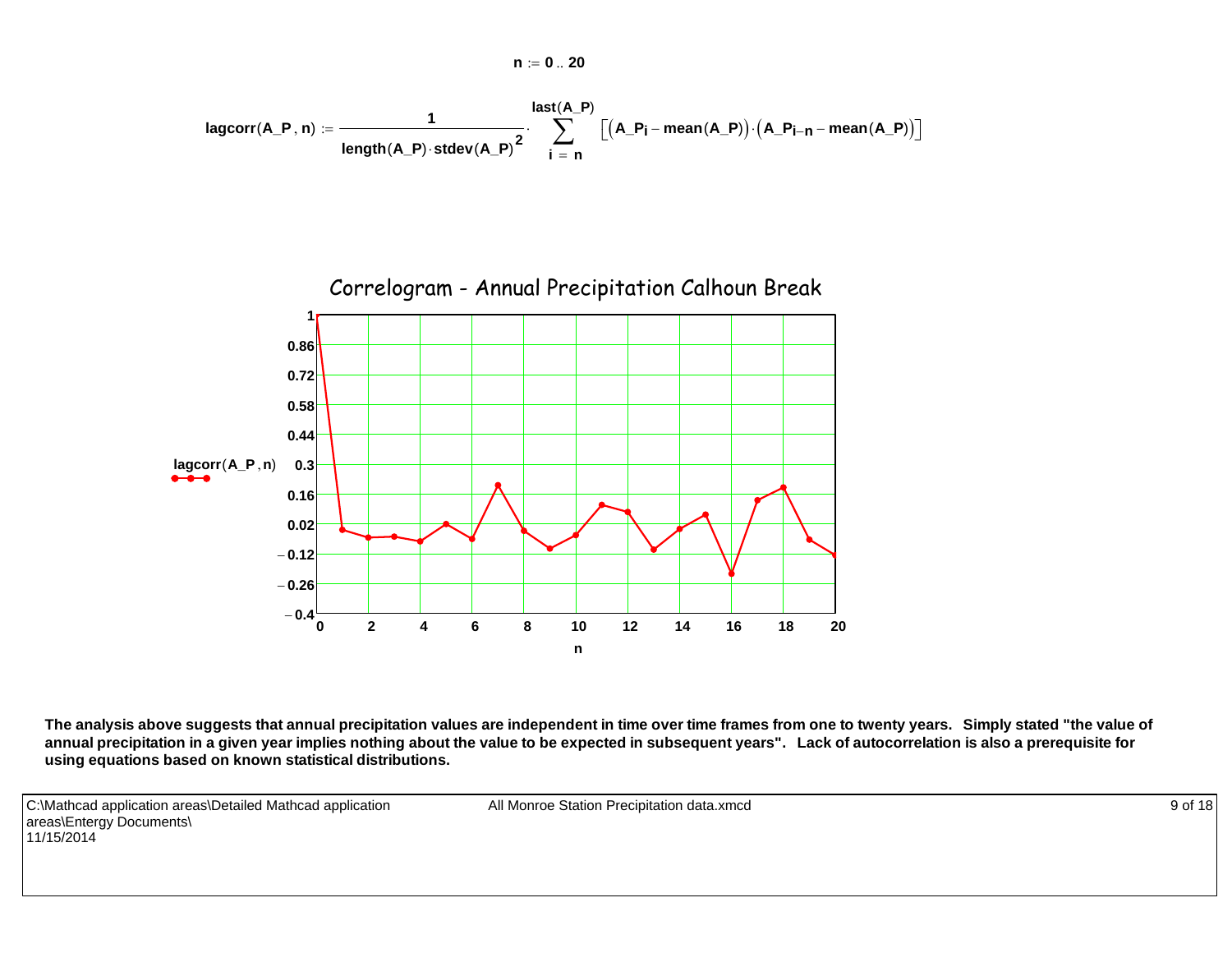**In reality, I don't think anyone knows what level of precipitation will cause the Brake to "dry up" nor have we even defined "dry up". Further, (and this is a legal question) does the fact that cypress seeds need to germinate on soil that is not inundated and the fact that the plant's discharge may affect the availability of such conditions constitute any real, meaningful, damage in this case, or is this simply a straw man ? Does drying up 1 in 4 years instead of 1 in 2 years have any meaningful effect on the Brake's ability to produce Cypress trees ?**

**In the statements and plots below I examine the January and July precipitation amounts. In both months no trends are evident and the mean and median of the data are close together suggesting the distribution of both January and July precipitation amounts is symmetrical.**



 $mean(J_P) = 4.839$  **in median** $(J_P) = 4.3$  **in** 

**The mean of the precipitation amount falling in January is 4.8 inches while the median is 4.3 inches**

All Monroe Station Precipitation data.xmcd 10 of 18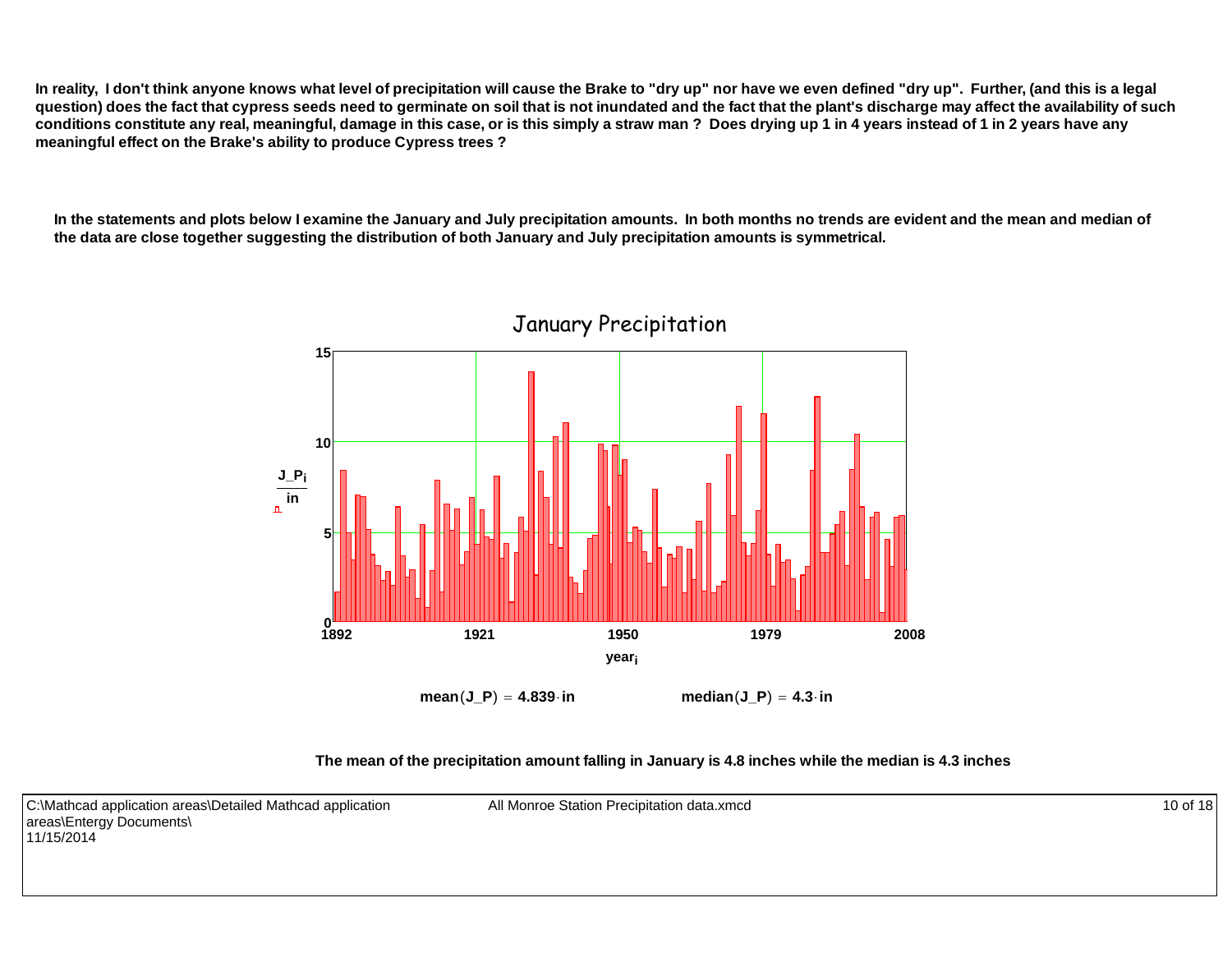

 $mean( Ju_P ) = 3.858 \cdot in$  **median** $(Iu_P ) = 3.57 \cdot in$ 

**The mean of the precipitation amount falling in July is 3.9 inches while the median is 3.6 inches**

C:\Mathcad application areas\Detailed Mathcad application areas\Entergy Documents\ 11/15/2014

All Monroe Station Precipitation data.xmcd 11 of 18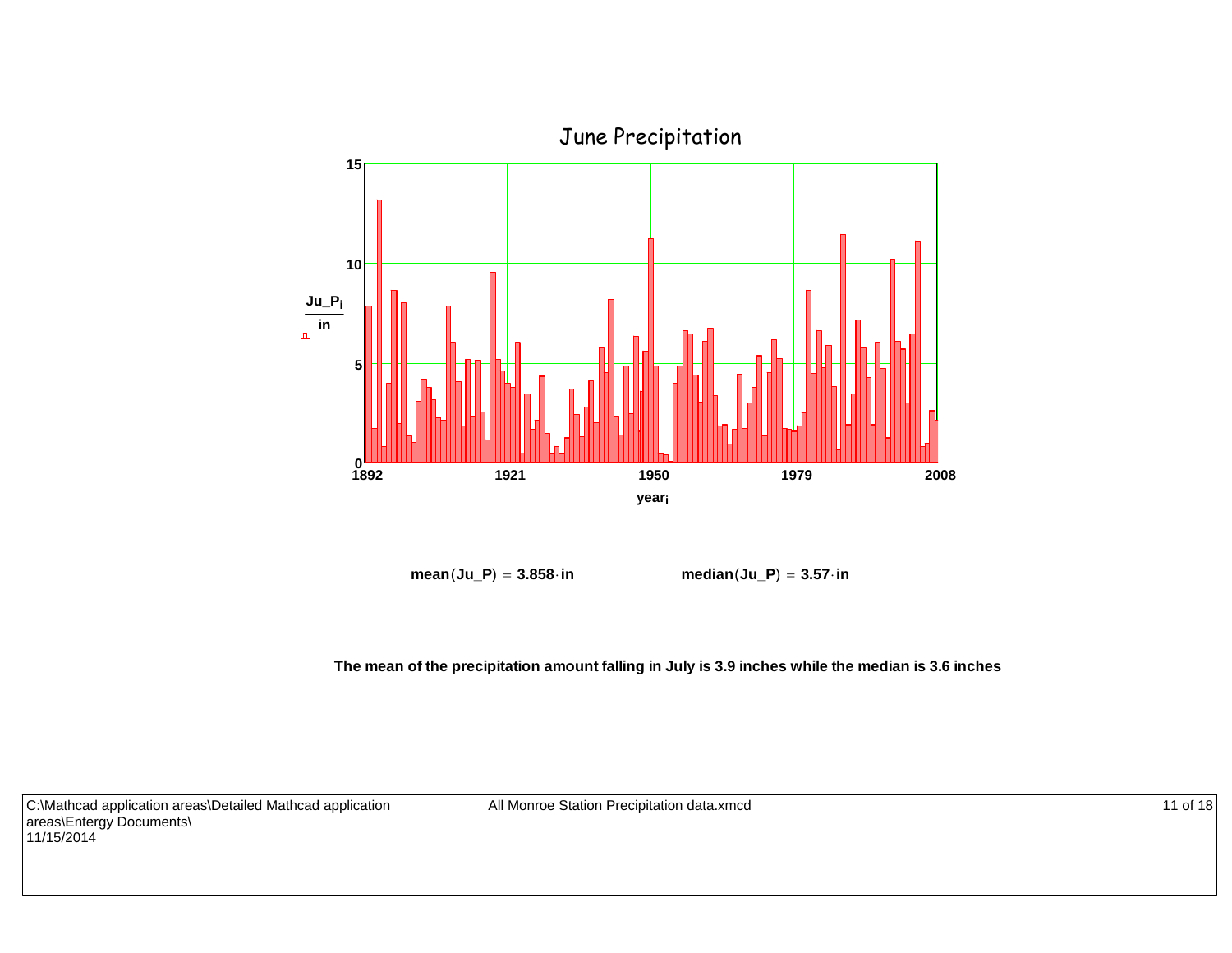**The statements and plots below show that the precipitations for January and July are not autocorrelated. This equations based on known statistical distributions can be used make predictions about future precipitation values in these months.**

$$
\underbrace{\textsf{lagcorr}}_{\textsf{length}}(\textsf{J\_P},\textsf{n})\textup{ := }\frac{\textsf{1}}{\textsf{length}(\textsf{J\_P})\cdot\textsf{stdev}(\textsf{J\_P})^2}\cdot\sum_{i\text{ }= \text{ }n}^{\textsf{last}(J\_P)}\textup{[}\big(\textsf{J\_P}_i-\textsf{mean}(\textsf{J\_P})\big)\cdot\big(\textsf{J\_P}_{i-n}-\textsf{mean}(\textsf{J\_P})\big)\textup{]}
$$



C:\Mathcad application areas\Detailed Mathcad application areas\Entergy Documents\ 11/15/2014

All Monroe Station Precipitation data.xmcd 12 of 18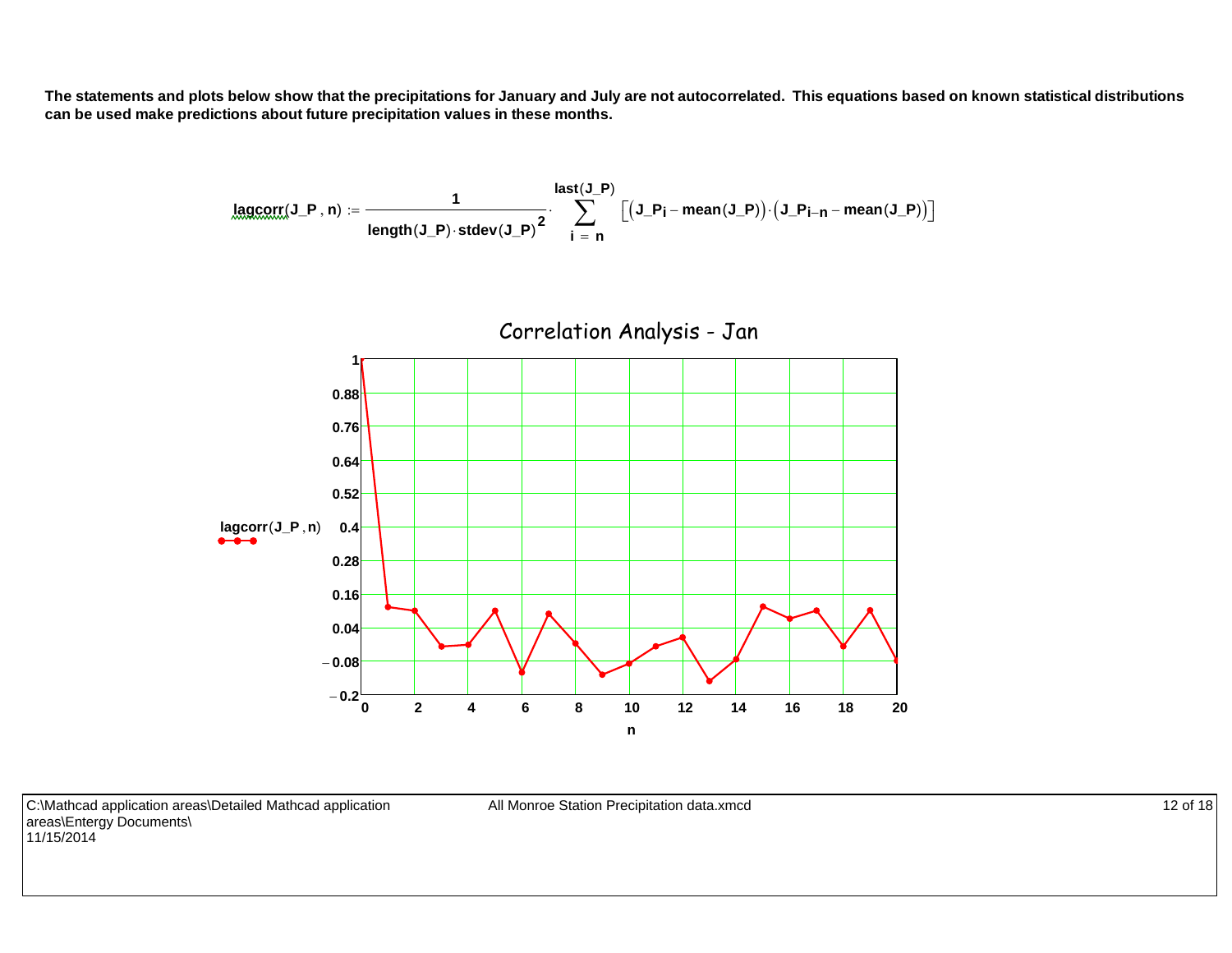$$
\underbrace{lagcorr( Ju_{\textcolor{red}{P}}, n)}_{\textcolor{red}{length( Ju_{\textcolor{red}{P}}) \cdot \textcolor{red}{stdev( Ju_{\textcolor{red}{P}})}^2} \cdot \sum_{i \textcolor{red}{=} n}^{\textcolor{red}{last(Ju_{\textcolor{red}{P}})}} \big[(Ju_{\textcolor{red}{P}}P_i - \textcolor{red}{mean(Ju_{\textcolor{red}{P}})}) \cdot (Ju_{\textcolor{red}{P}}P_{i - n} - \textcolor{red}{mean(Ju_{\textcolor{red}{P}})}) \big]
$$



C:\Mathcad application areas\Detailed Mathcad application areas\Entergy Documents\ 11/15/2014

All Monroe Station Precipitation data.xmcd 13 of 18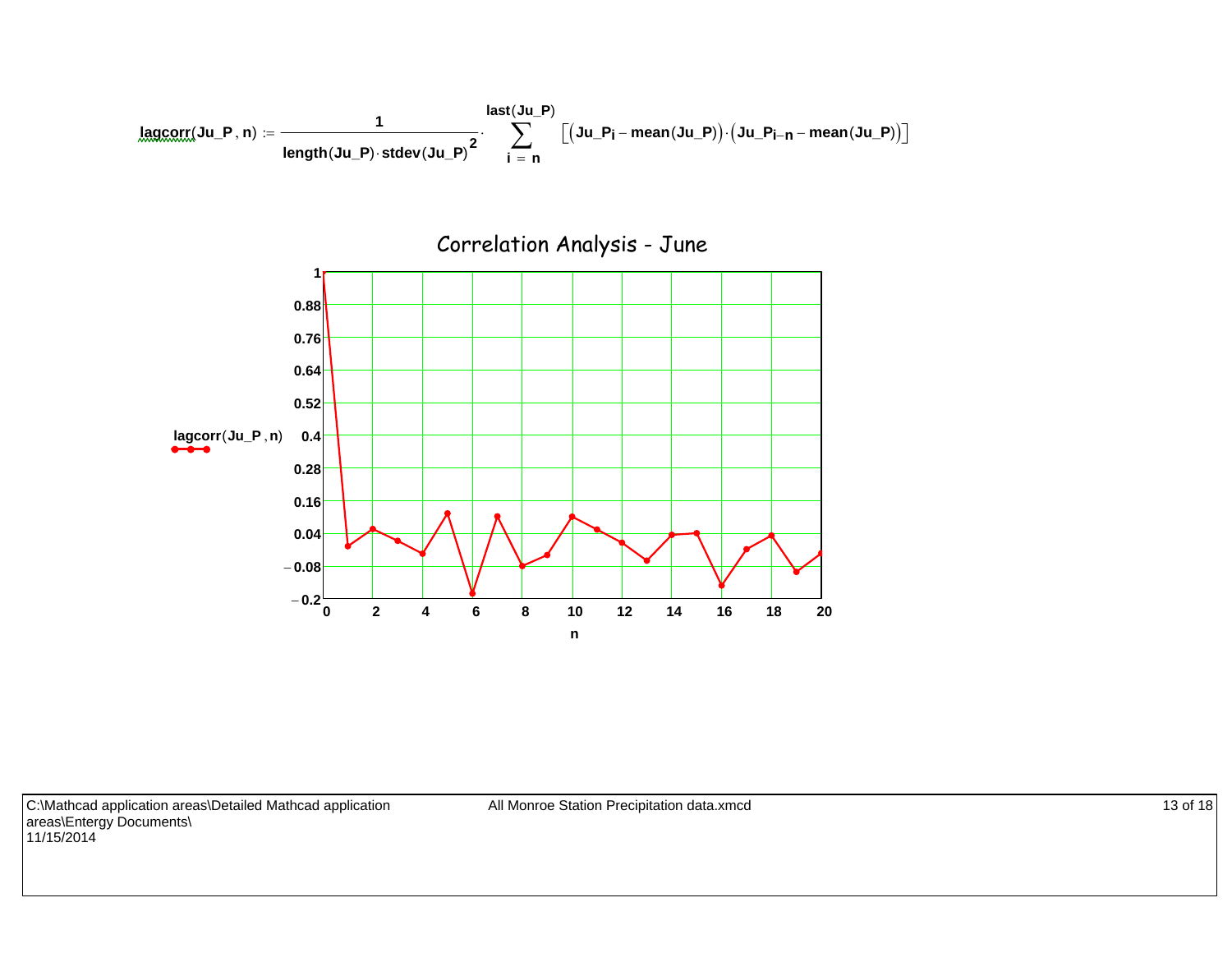**The statements and plots below are used to produce histograms of the precipitation amounts in January and July**

**Annual\_Precip\_histogram histogram <sup>20</sup> J\_Pin** 0 101234567891011121314150.346 31.039 31.731 102.424 113.116 153.809 164.501 135.194 85.886 106.579 77.271 37.964 48.656 59.349 210.041 310.734 ...

$$
\text{observations}_j \coloneqq \text{histogram}\left(20\,,\frac{\text{J\_P}}{\text{in}}\right)\text{j}, 1 \qquad \qquad \text{midpoints}_j \coloneqq \text{histogram}\left(20\,,\frac{\text{J\_P}}{\text{in}}\right)\text{j}, 0
$$

C:\Mathcad application areas\Detailed Mathcad application areas\Entergy Documents\ 11/15/2014

All Monroe Station Precipitation data.xmcd 14 of 18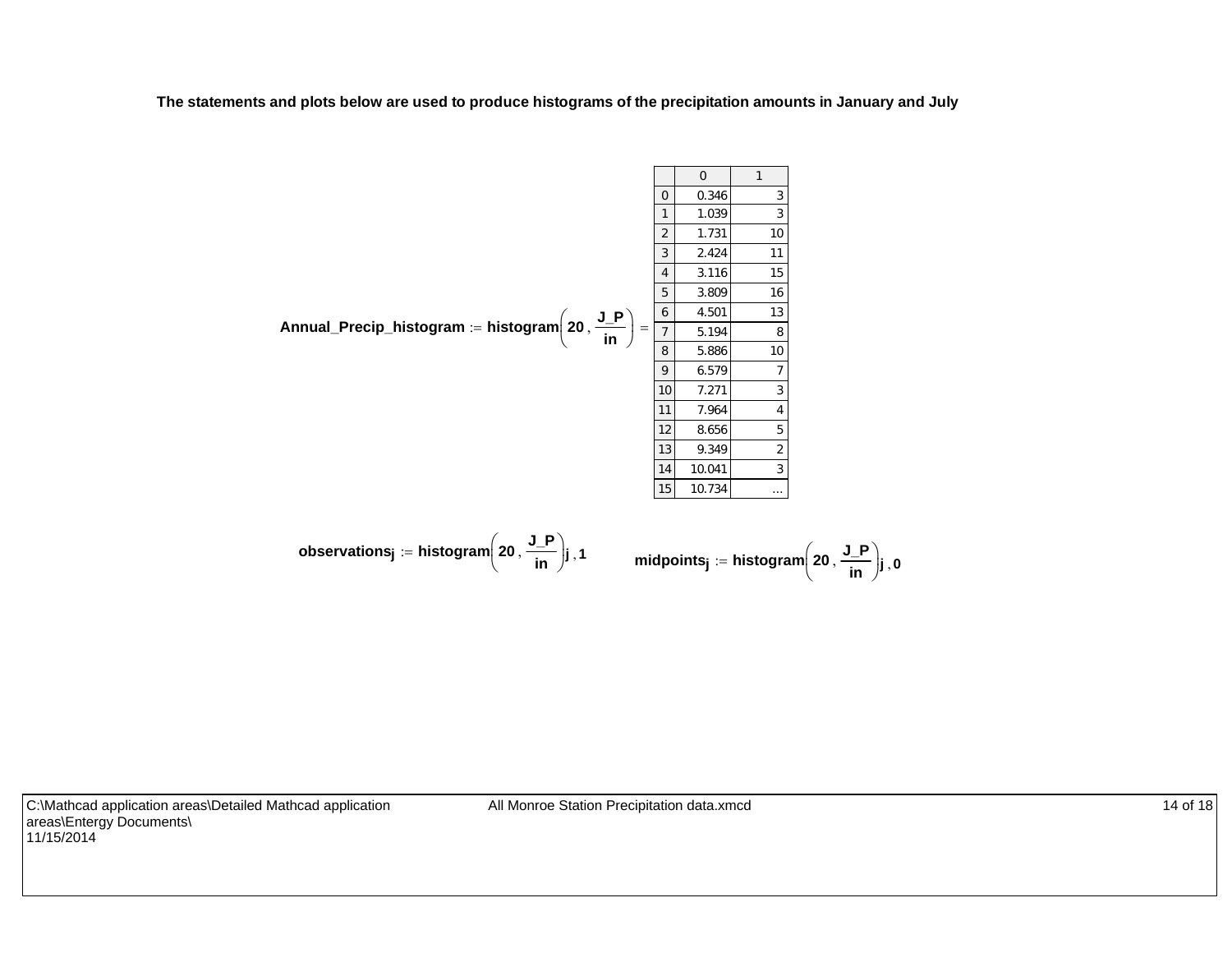

C:\Mathcad application areas\Detailed Mathcad application areas\Entergy Documents\ 11/15/2014

All Monroe Station Precipitation data.xmcd 15 of 18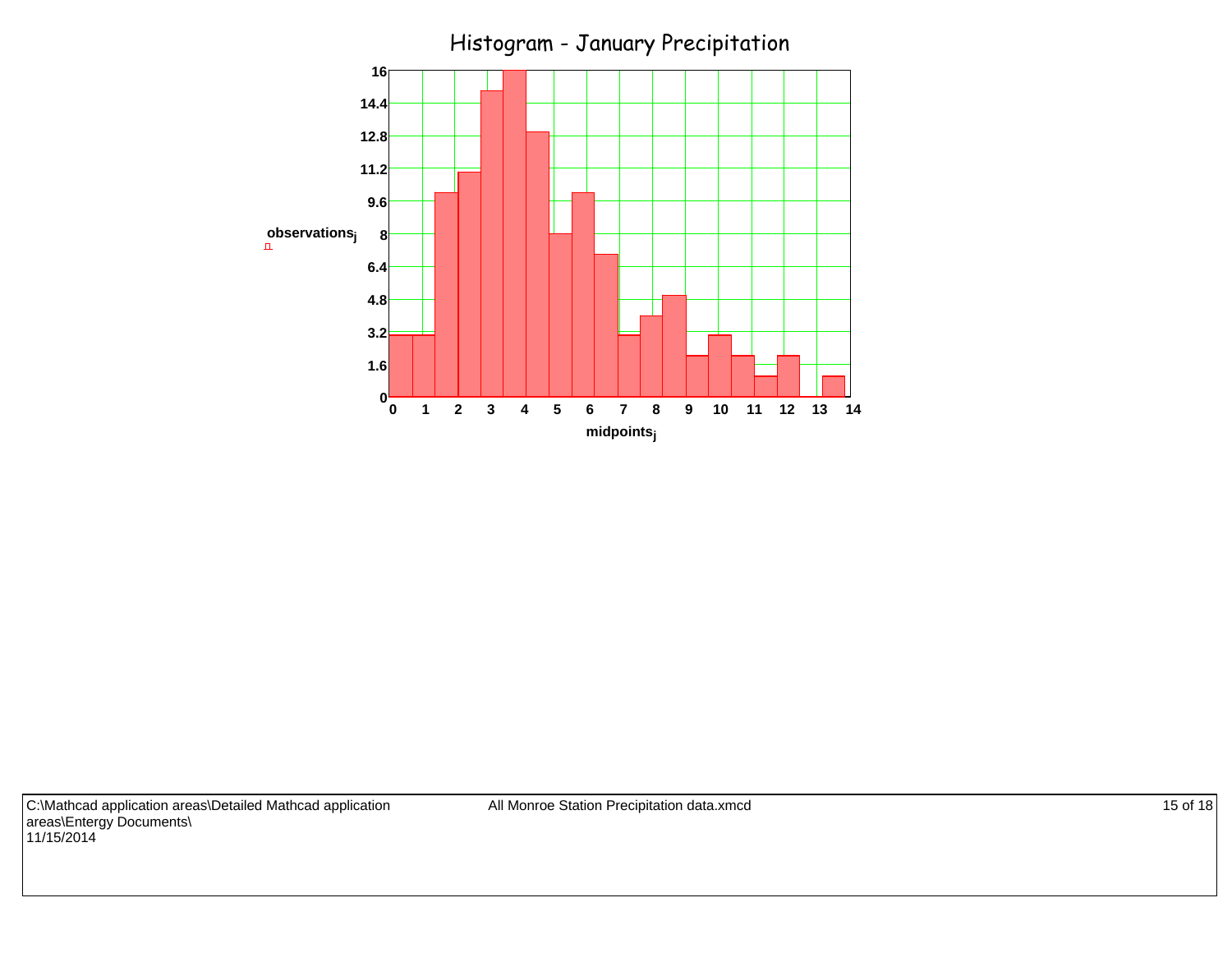**Annual\_Precip\_histogram histogram <sup>20</sup> Ju\_P in** 0 101234567891011121314150.329 9 0.986 12 1.644 17 2.301 12 2.959 6 3.616 12 4.274 10 4.931 10 5.589 6 6.246 9 6.904 4 7.561 2 8.219 2 8.876 2 9.534 1 10.191 ... 

$$
\text{observations}_j \coloneqq \text{histogram}\left(20\,, \frac{\text{Ju}_P}{\text{in}}\right)_{j\,,\, 1}
$$
\n
$$
\text{midpoints}_j \coloneqq \text{histogram}\left(20\,, \frac{\text{Ju}_P}{\text{in}}\right)_{j\,,\, 0}
$$

C:\Mathcad application areas\Detailed Mathcad application areas\Entergy Documents\ 11/15/2014

All Monroe Station Precipitation data.xmcd 16 of 18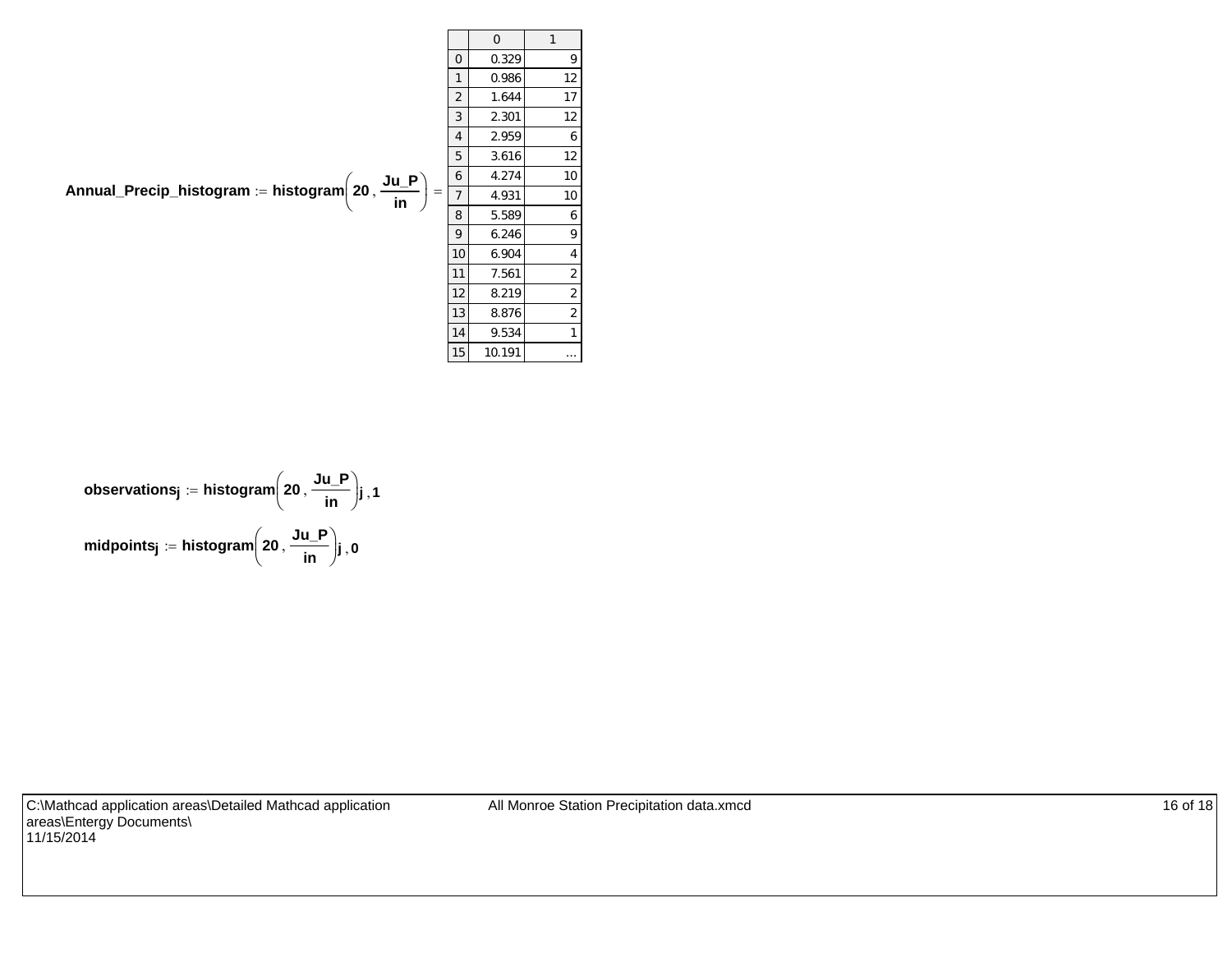

**Both histograms are skewed to the right, meaning that more "higher" values of precipitation are to be expected than would be if the data followed a normal distribution.**

All Monroe Station Precipitation data.xmcd 17 of 18